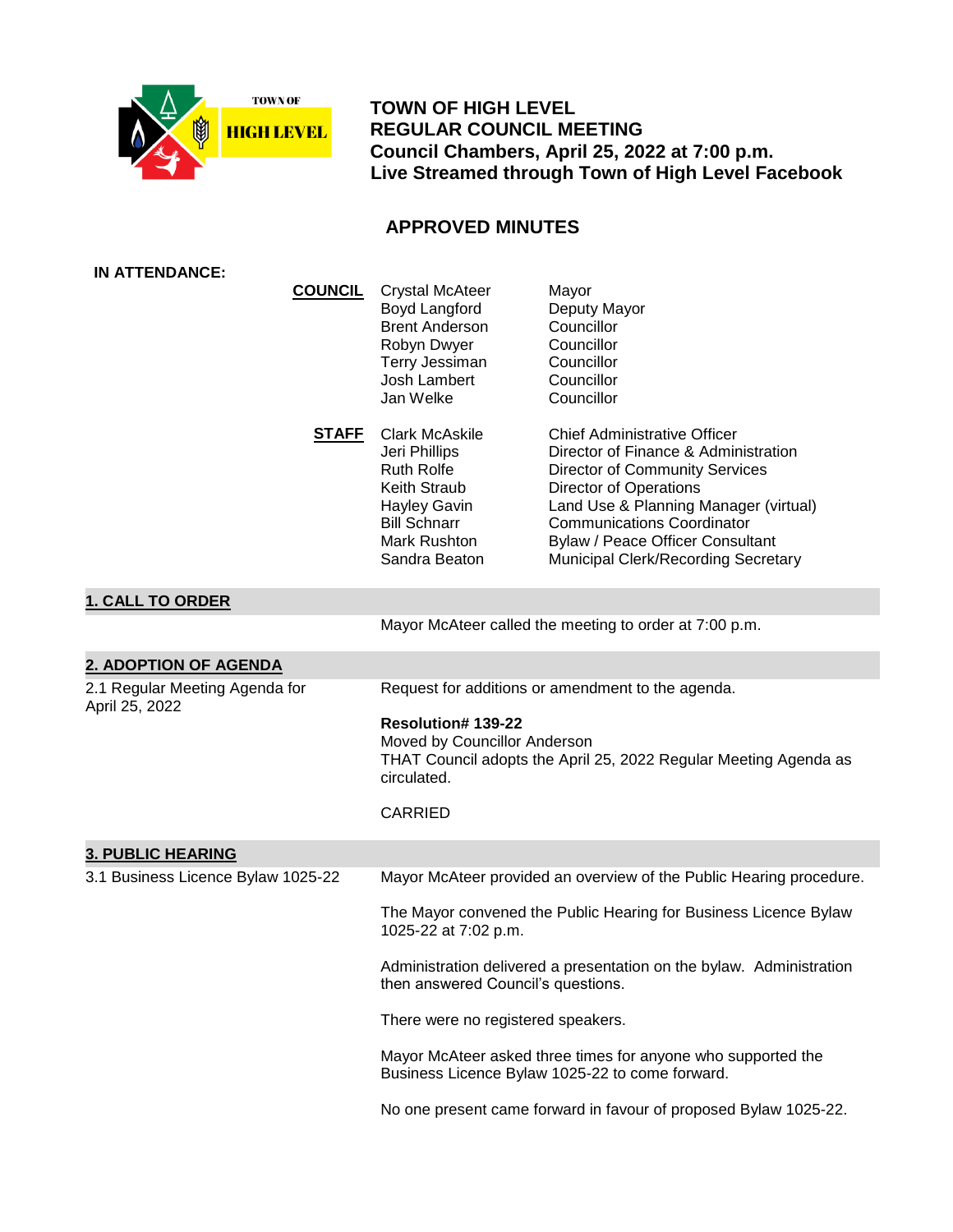Mayor McAteer asked for anyone who opposed Business Licence Bylaw 1025-22 to come forward.

Administration received a letter from one resident, who is opposed to the proposed Business Licence Bylaw 1025-22, *as it does not address business licenses for provincially unlicensed private childcare providers*.

Hayley Gavin, Land Use & Planning Manager, provided information to Council regarding licences for private childcare, and development permits for Family Day Homes. Administration believes that issuing Business Licences to provincially-unlicensed childcare providers will not enhance the health, safety and welfare of children as the municipal department does not have the capacity to monitor the provincial regulations for unlicensed childcare providers.

The Mayor requested any final comments from Administration. Administration had no final comments.

The Mayor requested a motion from Council to close the Public Hearing.

# **Resolution# 140-22**

Moved by Councillor Welke THAT Council close the Public Hearing for proposed Business Licence Bylaw 1025-22 at 7:14 p.m.

CARRIED

**4. PRESENTATIONS** None. **5. DELEGATIONS** None. **6. APPROVAL OF THE MINUTES** 6.1 April 11, 2022 Regular Council Meeting unapproved minutes. **Resolution# 141-22** Moved by Deputy Mayor Langford THAT Council approves the Regular Council meeting minutes of April 11, 2022 as circulated. CARRIED **7. DELEGATION BUSINESS** None.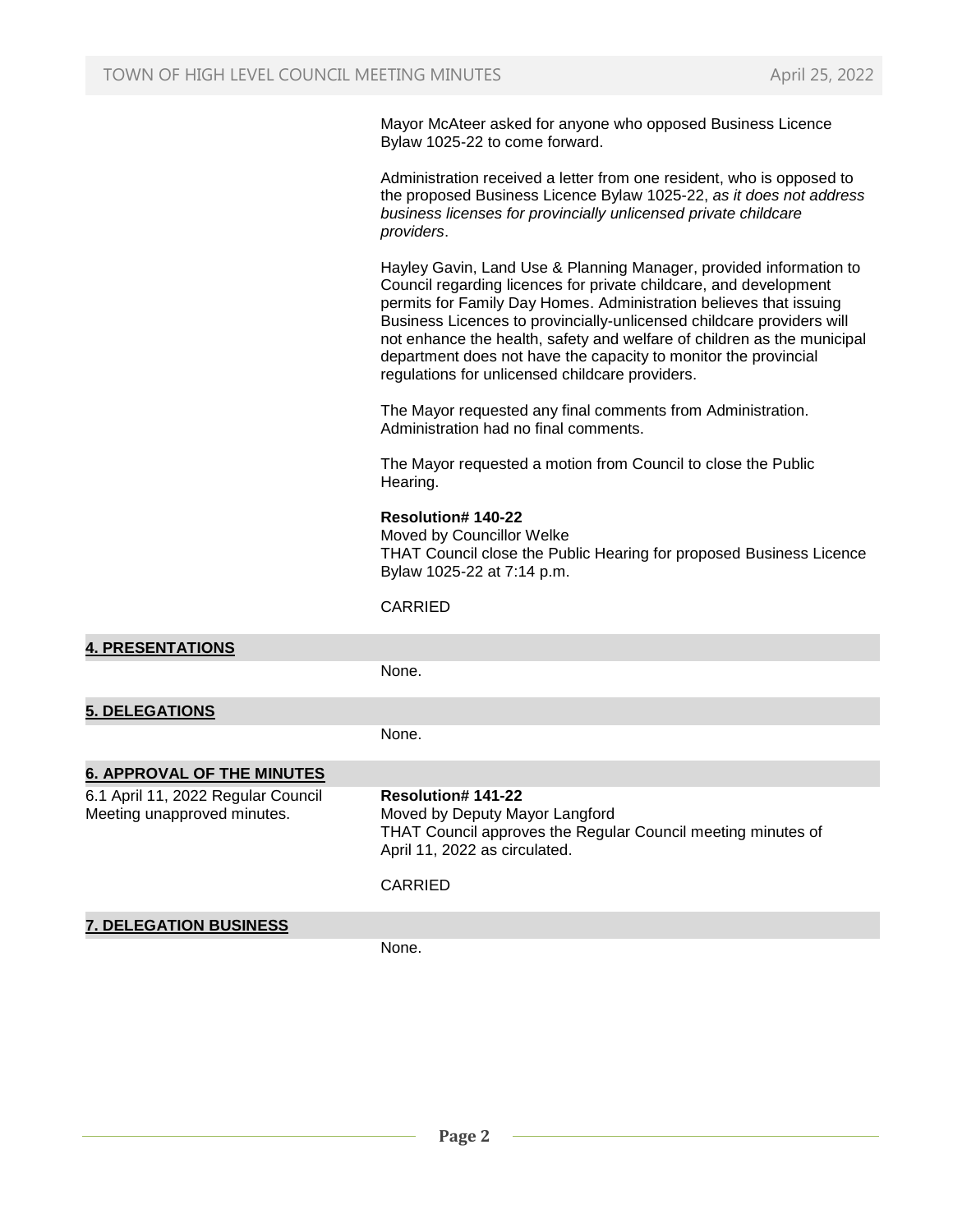# **8. MAYOR'S REPORT**

#### 8.1 Mayor's report April 12 – 25, 2022

- Apr 11 Assessment presentation
- Apr 12 High Level Airport Taskforce

 Mayor McAteer requested from Administration a written budget for the Airport Taskforce and the need for a computer aided drawing (CAD) re flooring.

#### **Resolution# 142-22**

Moved by Councillor Jessiman THAT Council accepts the Mayor's report for information.

#### CARRIED

# **9. COUNCIL COMMITTEE REPORTS**

9.1 Committee reports on which Councillors are appointed:

- Deputy Mayor Langford
- Councillor Anderson
- Councillor Dwyer
- Councillor Jessiman
- Councillor Lambert
- Councillor Welke

Deputy Mayor Langford:

- Apr 13 Mackenzie Regional Waste Management Commission (MRWMC)
- Apr 20 Regional Economic Development Initiative (REDI) AGM
- Apr 20 Municipal Services (Elected Official Education Program)

#### Councillor Anderson:

- Apr 11 Assessment Presentation
- Apr 12 Northern Lakes College, Adult education focus group
- Apr 13 High Level Library Board meeting

#### Councillor Dwyer:

- Apr 11 Assessment Presentation
- Apr 13 MRWMC

Delivering cards to businesses the 2nd week of April.

#### Councillor Jessiman:

- Apr 11 Assessment Presentation
- Apr 12 Airport Beautification
- Apr 22 HL Policing Society Casino Fund Raising event

Councillor Lambert:

Apr 14 – High Level & District Chamber of Commerce Community Clean-up, looking towards the last week of May

# Councillor Welke:

Apr 11 – Assessment Presentation

- Apr 12 Northern Lakes College, Adult education focus group
- Apr 12 NWFASD Board Meeting

# **Resolution# 143-22**

Moved by Councillor Anderson THAT Council accepts the Councillor Committee reports for information.

# CARRIED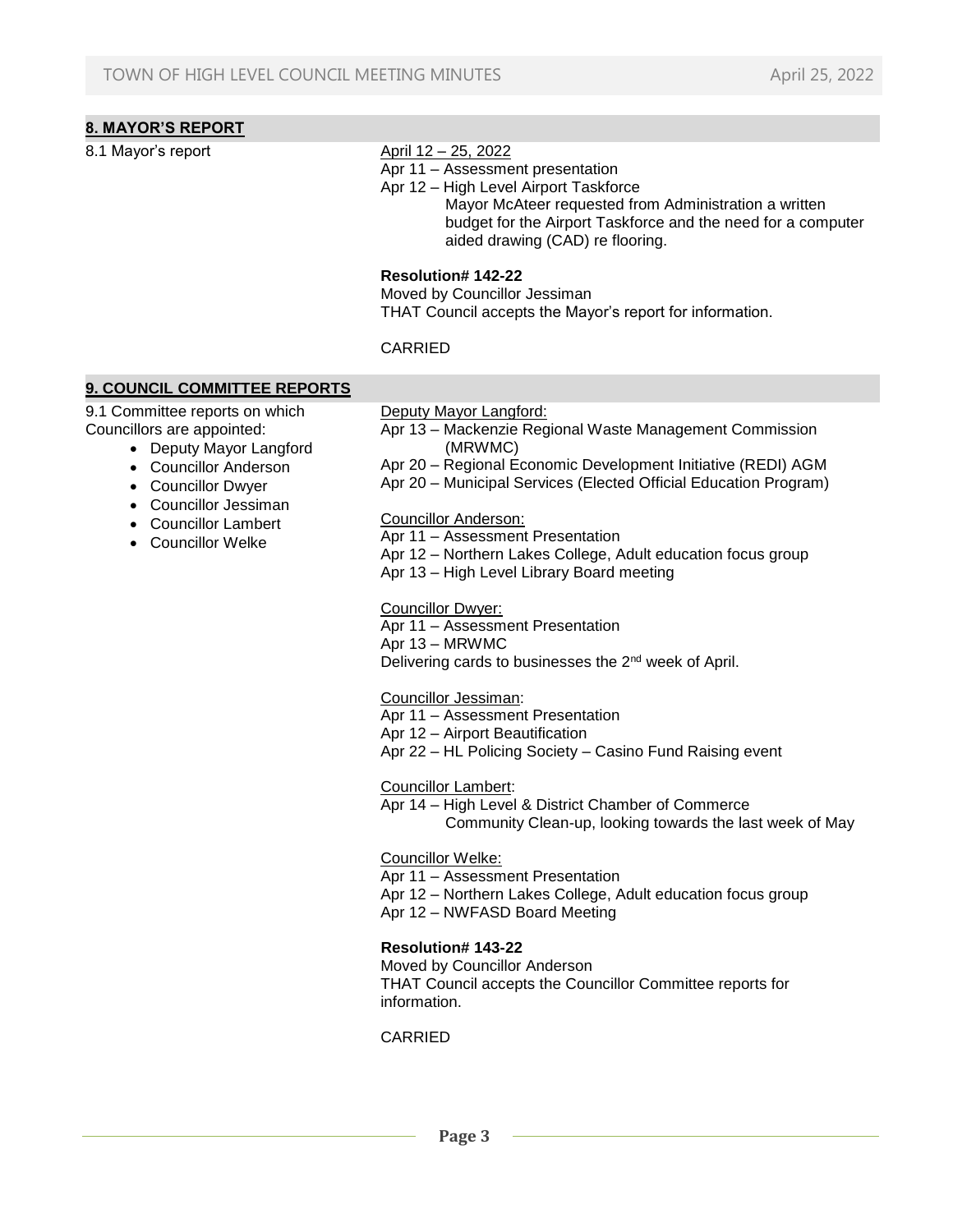| <b>10. ADMINISTRATIVE REPORTS</b>           |                                                                                                                                              |  |
|---------------------------------------------|----------------------------------------------------------------------------------------------------------------------------------------------|--|
| 10.1 Council's Action List                  | Council asked questions regarding cellular broadband and the status of<br>the Regional Shared Services Agreement with Mackenzie County.      |  |
|                                             | Resolution# 144-22<br>Moved by Councillor Dwyer<br>THAT Council accepts the Action List for information.                                     |  |
|                                             | <b>CARRIED</b>                                                                                                                               |  |
| 10.2 Capital Projects Status Report         | <b>Resolution# 145-22</b><br>Moved by Councillor Jessiman<br>THAT Council accepts the Capital Projects Status Report for<br>information.     |  |
|                                             | <b>CARRIED</b>                                                                                                                               |  |
| 10.3 Events Listing                         | Resolution# 146-22<br>Moved by Deputy Mayor Langford<br>THAT Council accepts the Events Listing for information.                             |  |
|                                             | <b>CARRIED</b>                                                                                                                               |  |
| <b>11. ADMINISTRATIVE INQUIRIES</b>         |                                                                                                                                              |  |
|                                             | None.                                                                                                                                        |  |
| <b>12. OLD BUSINESS</b>                     |                                                                                                                                              |  |
| 12.1 RFD: Business Licence Bylaw<br>1025-22 | <b>Resolution# 147-22</b><br>Moved by Councillor Dwyer<br>THAT Council give Second Reading to Business Licence Bylaw<br>1025-22.             |  |
|                                             | <b>CARRIED</b>                                                                                                                               |  |
|                                             | <b>Resolution# 148-22</b><br>Moved by Councillor Welke<br>THAT Council give Third Reading to Bylaw 1025-22.                                  |  |
|                                             | <b>CARRIED</b>                                                                                                                               |  |
| 12.2 RFD: 2022 Fees Bylaw 1027-22           | <b>Resolution# 149-22</b><br>Moved by Councillor Jessiman<br>THAT Council give Second Reading to the 2022 Fees Bylaw 1027-22,<br>as amended. |  |
|                                             | <b>CARRIED</b>                                                                                                                               |  |
|                                             | <b>Resolution#150-22</b><br>Moved by Deputy Mayor Langford<br>THAT Council give Third Reading to Bylaw 1027-22.                              |  |
|                                             | <b>CARRIED</b>                                                                                                                               |  |

 **Page 4**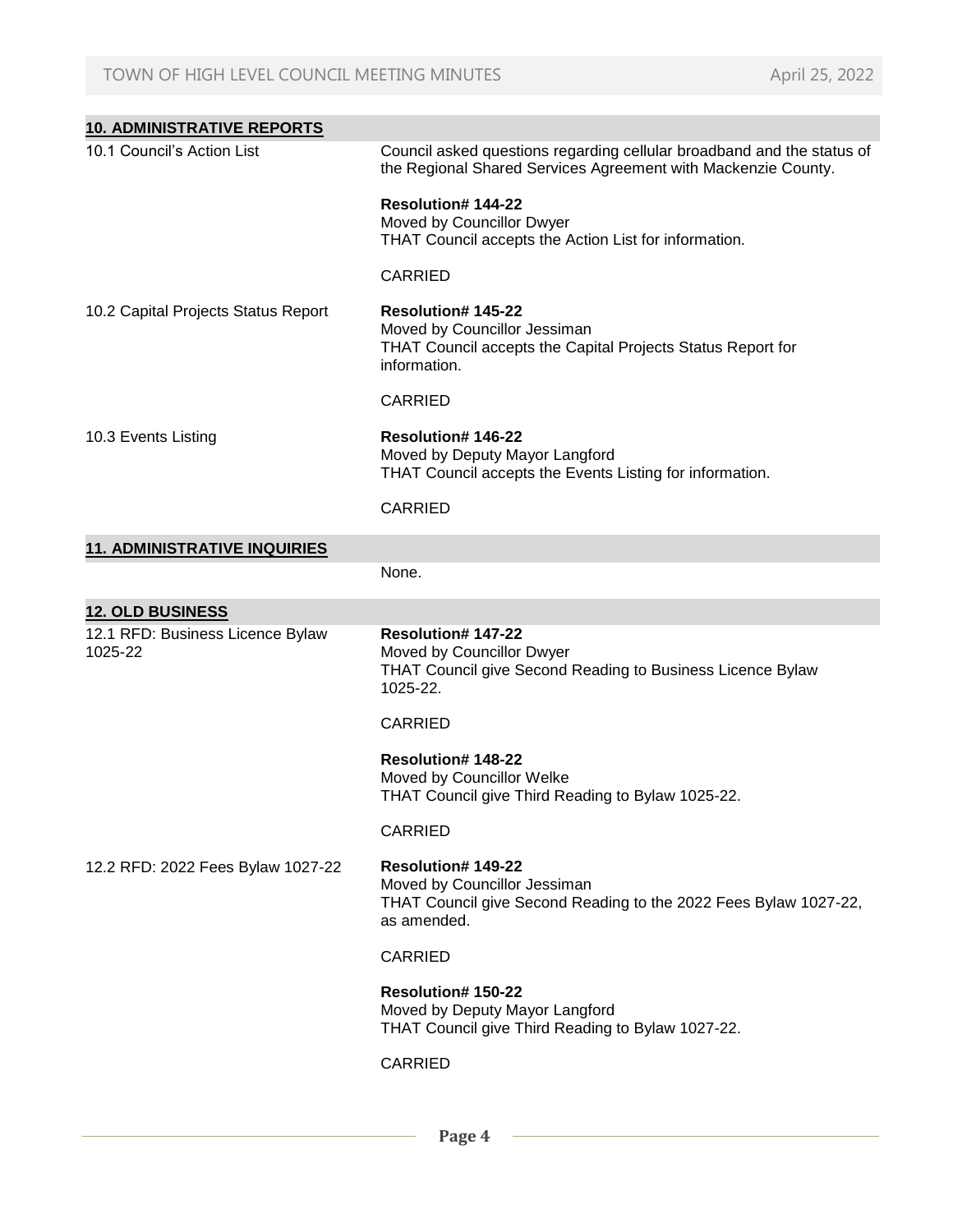| <b>13. NEW BUSINESS</b>                                                                                                                                                                                                                                                                                                                      |                                                                                                                                                                                                                                                                                                                                                                                                                                                   |  |
|----------------------------------------------------------------------------------------------------------------------------------------------------------------------------------------------------------------------------------------------------------------------------------------------------------------------------------------------|---------------------------------------------------------------------------------------------------------------------------------------------------------------------------------------------------------------------------------------------------------------------------------------------------------------------------------------------------------------------------------------------------------------------------------------------------|--|
| 13.1 RFD: Community Peace Officer -<br>Annual Report 2021                                                                                                                                                                                                                                                                                    | Resolution# 151-22<br>Moved by Councillor Anderson<br>THAT Council accepts the 2021 Community Peace Officer Program<br>Annual Report for information.<br><b>CARRIED</b>                                                                                                                                                                                                                                                                           |  |
| 13.2 RFD: Tourism Enhancement Grant<br><b>Application Approval</b>                                                                                                                                                                                                                                                                           | Resolution# 152-22<br>Moved by Councillor Lambert<br>THAT the Tourism Enhancement Grant application be approved as<br>follows:<br>Driving Foreword Inc. for \$5,000 for Junior Warrior Clinic (July 18-28);<br>Junior Warrior Tournament (July 30); 2022 Heroes Tour (Starting in<br>Edmonton, ending in High Level - August 1 - August 6); and Front Line<br>Appreciation Tournament (Aug 5 and 6th) at Fox Haven Golf Course.<br><b>CARRIED</b> |  |
| <b>14. CORRESPONDENCE FOR ACTION</b>                                                                                                                                                                                                                                                                                                         |                                                                                                                                                                                                                                                                                                                                                                                                                                                   |  |
| 14.1 National Police Federation (NPF) -<br>Call to Action                                                                                                                                                                                                                                                                                    | <b>Resolution# 153-22</b><br>Moved by Councillor Jessiman<br>THAT Council table the National Police Federation Call to Action item<br>to the May 9th, 2022 Regular Council Meeting.                                                                                                                                                                                                                                                               |  |
|                                                                                                                                                                                                                                                                                                                                              | <b>CARRIED</b>                                                                                                                                                                                                                                                                                                                                                                                                                                    |  |
| <b>15. CORRESPONDENCE FOR INFORMATION</b>                                                                                                                                                                                                                                                                                                    |                                                                                                                                                                                                                                                                                                                                                                                                                                                   |  |
| 15.1 ToHL - Thank you letter to Minister Nixon re burner variance grant<br>15.2 ToHL - Thank you letter to Minister Sawhney re crosswalk projects.<br>15.3 High Level Forest Area Presentation from the Regional Spring Stakeholder Meeting 2022 -<br>15.4 Regional Economic Development Initiative approved meeting minutes, March 16, 2022 |                                                                                                                                                                                                                                                                                                                                                                                                                                                   |  |
|                                                                                                                                                                                                                                                                                                                                              | <b>Resolution#154-22</b><br>Moved by Councillor Anderson<br>THAT Council accept items 15.1 to 15.4 for information.                                                                                                                                                                                                                                                                                                                               |  |
|                                                                                                                                                                                                                                                                                                                                              | <b>CARRIED</b>                                                                                                                                                                                                                                                                                                                                                                                                                                    |  |
| <b>16. NOTICE OF MOTIONS</b>                                                                                                                                                                                                                                                                                                                 |                                                                                                                                                                                                                                                                                                                                                                                                                                                   |  |
|                                                                                                                                                                                                                                                                                                                                              | None.                                                                                                                                                                                                                                                                                                                                                                                                                                             |  |
| <b>17. QUESTION PERIOD</b>                                                                                                                                                                                                                                                                                                                   |                                                                                                                                                                                                                                                                                                                                                                                                                                                   |  |
|                                                                                                                                                                                                                                                                                                                                              | Mayor McAteer asked attending citizens if they had any questions.<br>- No questions.                                                                                                                                                                                                                                                                                                                                                              |  |
| <b>18. CLOSED SESSION</b>                                                                                                                                                                                                                                                                                                                    |                                                                                                                                                                                                                                                                                                                                                                                                                                                   |  |
|                                                                                                                                                                                                                                                                                                                                              | Mayor McAteer thanked the viewers and requested a motion from<br>Council to move into Closed Session.                                                                                                                                                                                                                                                                                                                                             |  |